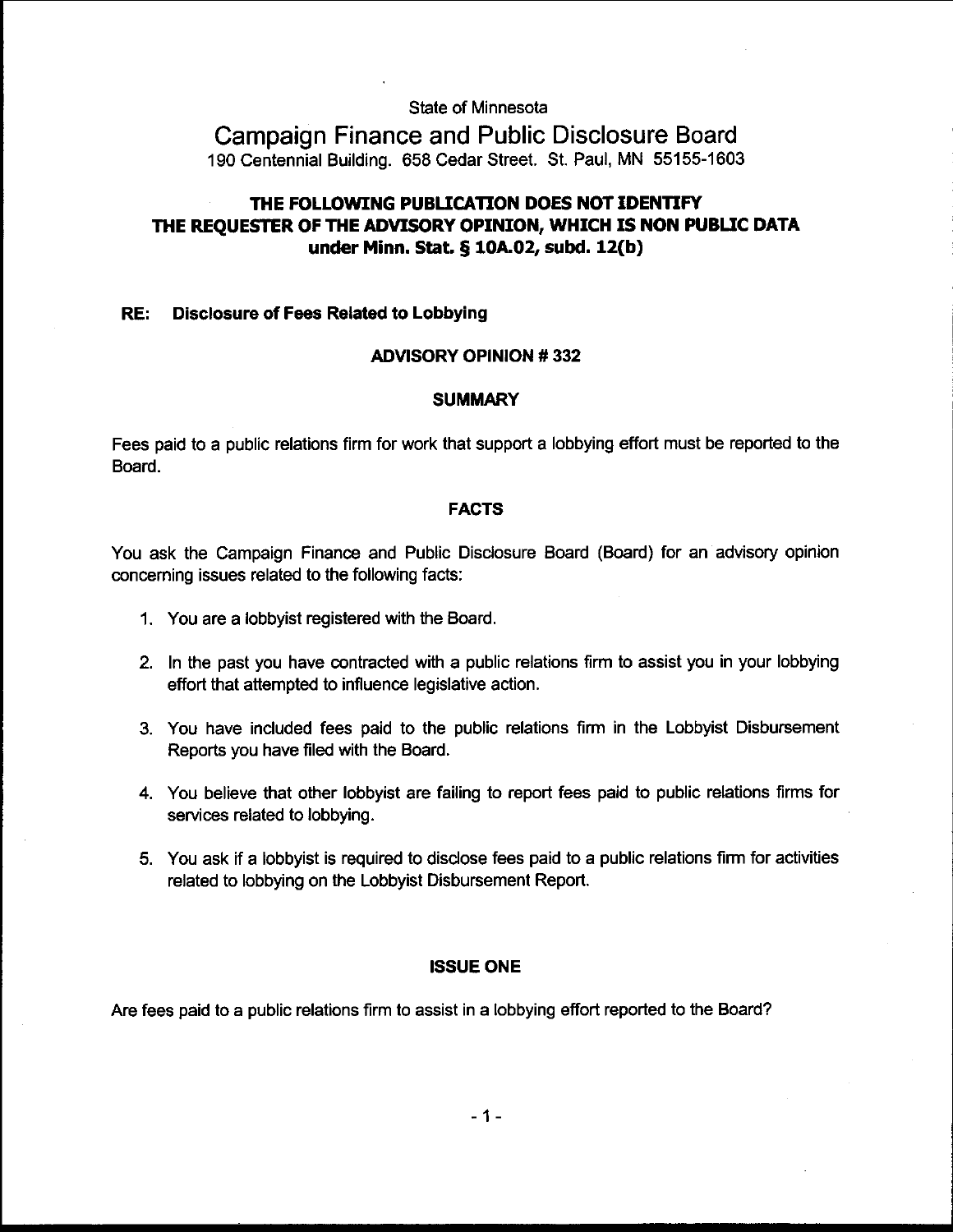### **OPINION**

Yes. A lobbyist must report all disbursements related to lobbying (with the exception of wages paid to the lobbyist) to the Board. Lobbying is defined in Minnesota Statutes 10A.O1, subd. 21, to include either direct communication with a public or local official or communicating or urging others to communicate with public or local officials. The report must include disbursements related to lobbying made directly by the lobbyist, and those made by the lobbyist's employer or an association represented by a lobbyist. As provided in Minnesota Rules 4511.0600, subp. 5, lobbying disbursements are reported in one of nine categories. The categorization of fees paid to a public relations firm would depend on the nature of the services provided by the firm. For example, if the public relations firm was paid to design, produce, or distribute lobbying materials the fees paid to the firm would be reported in the 'Lobbying Materials" category. If the public relations firm were paid for consulting services related to lobbying, the amount would be reported under the "Fees and Allowances" category.

Minnesota Statutes 10A.04, subd. 3, provides that a lobbyist's employer or association represented by the lobbyist, forward information on their lobbying expenses to the lobbyist for disclosure to the Board. The information must be provided to the lobbyist no later than five days prior to the filing date of a Lobbyist Disbursement Report.

Issued:  $9/35/01$ 

Don Roggenbauer Wice Chair Sampaign Finance and Public Disclosure Board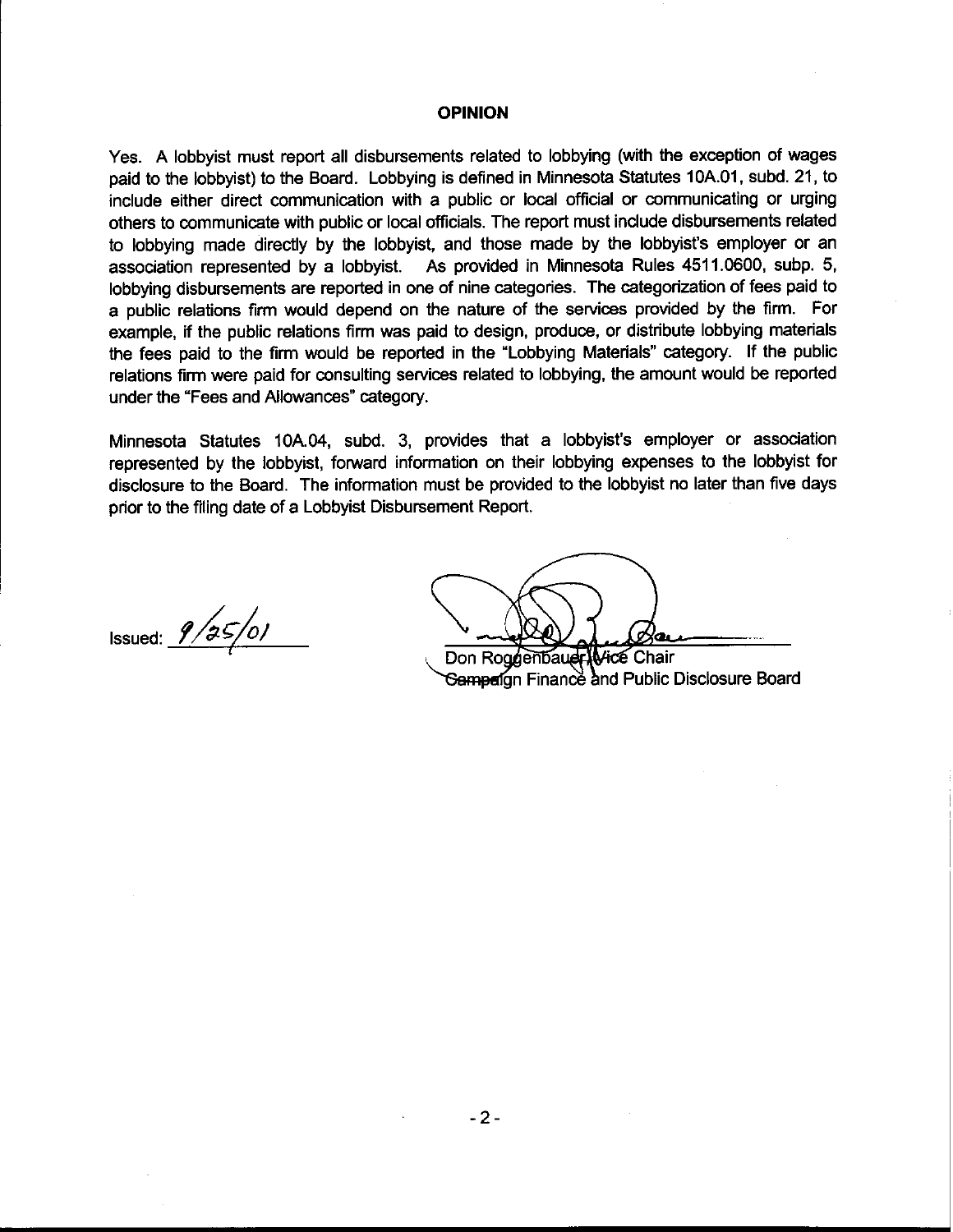# CITED STATUTES AND RULES

# **10A.04** LOBBYIST REPORTS.

Subd. 3. Information to lobbyist. An employer or employee about whose activities a lobbyist is required to report must provide the information required by subdivision 4 to the lobbyist no later than five days before the prescribed filing date.

#### Subd. 4. Content.

(a) A report under this section must include information the board requires from the registration form and the information required by this subdivision for the reporting period.

(b) A lobbyist must report the lobbyist's total disbursements on lobbying, separately listing lobbying to influence legislative action, lobbying to influence administrative action, and lobbying to influence the official actions of a metropolitan governmental unit, and a breakdown of disbursements for each of those kinds of lobbying into categories specified by the board, including but not limited to the cost of publication and distribution of each publication used in lobbying; other printing; media, including the cost of production; postage; travel; fees, including allowances; entertainment; telephone and telegraph; and other expenses.

(c) A lobbyist must report the amount and nature of each gift, item, or benefit, excluding contributions to a candidate, equal in value to \$5 or more, given or paid to any official, as defined in section 10A.071, subdivision 1, by the lobbyist or an employer or employee of the lobbyist. The list must include the name and address of each official to whom the gift, item, or benefit was given or paid and the date it was given or paid.

(d) Each lobbyist must report each original source of money in excess of \$500 in any year used for the purpose of lobbying to influence legislative action, administrative action, or the official action of a metropolitan governmental unit. The list must include the name, address. and employer, or, if self-employed, the occupation and principal place of business, of each payer of money in excess of \$500.

## 451 1.0600 REPORTING DISBURSEMENTS.

Subpart 1. Determination of actual costs required. To the extent that actual costs of lobbying activities can be obtained or calculated by reasonable means, those actual costs must be determined, recorded, and used for reporting purposes.

Subp. 2. Approximation of costs. If the actual cost of a lobbying activity cannot be obtained or calculated through reasonable means, those costs must be reasonably approximated.

Subp. 3. Disbursements allocated between multiple entities. A disbursement for lobbying purposes that benefits more than one entity for which a lobbyist is separately registered must